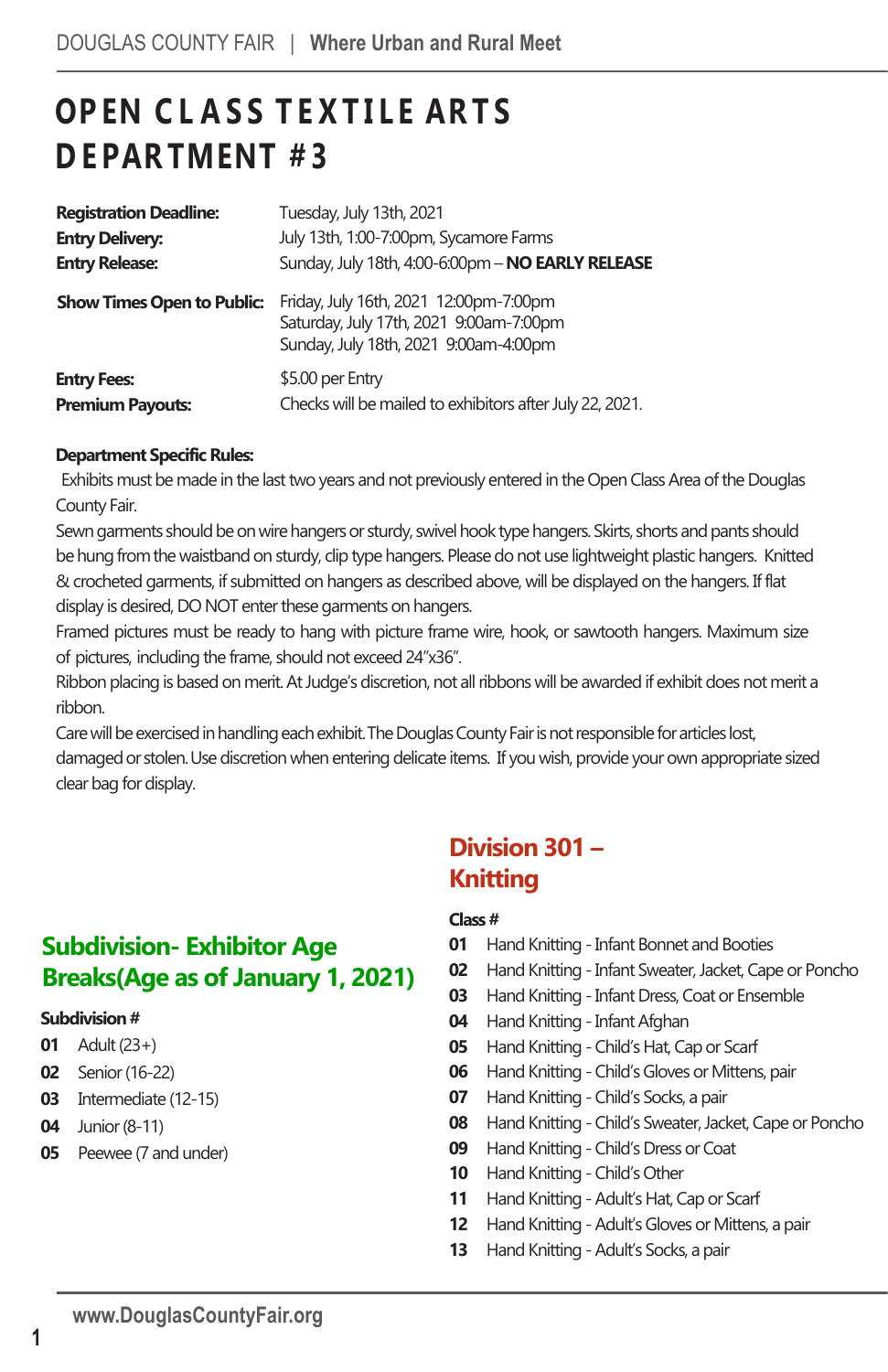- Hand Knitting Adult's Sweater, Jacket, Cape or Poncho
- Hand Knitting Shawl or Stole
- Hand Knitting Pillow
- Hand Knitting -Tablecloth or Bedspread
- Hand Knitting Afghan or Throw
- Hand Knitting Knitted Item, Felt
- Hand Knitting Holiday Stocking
- Hand Knitting Holiday Décor Item
- Hand Knitting Stuffed Animals
- Hand Knitting Doll Clothes

# **Division 302 – Crochet**

### **Class #**

- Infant Bonnet and Booties
- Infant Sweater, Jacket, Cape or Poncho
- Infant Dress, Coat or Ensemble
- Infant Afghan
- Child's Hat, Cap or Scarf
- Child's Gloves or Mittens, a pair
- Child's Socks, a pair
- Child's Sweater, Jacket, Cape or Poncho
- Child's Dress or Coat
- Child's Other
- Adult's Hat, Cap or Scarf
- Adult's Gloves or Mittens, a pair
- Adult's Socks, a pair
- Adult's Sweater, Jacket, Cape or Poncho
- Hand Knitting Pot Holders, Dish Cloths, or
- Placemats (set of 2)
- Hand Knitting Doily or Centerpiece, up to 14-inch diameter
- 26 Hand Knitting Doily or Centerpiece, over 14-inch diameter
- 27 Hand Knitting Other Hand Knitted Item, Not Listed
- Machine Knitting Afghan or Blanket
- Machine Knitting Infant/Child Garment or Ensemble
- Machine Knitting Adult Garment or Sweater
- Machine Knitting Fashion Accessory
- Machine Knitting Other Machine Knitted Item, Not listed
	- Shawl or Stole
	- Pillow
	- Tablecloth or Bedspread
	- 18 Afghan or Throw
	- Knitted item, Felt
	- Holiday Stocking
	- 21 Holiday Décor Item
	- Stuffed Animals
	- Doll Clothes
	- 24 Adult's Garment
	- Pot Holders, Dish cloths, or Placemats (set of 2)
	- Doily or Centerpiece, up to 14-inch diameter
	- Doily or Centerpiece, over 14-inch diameter
	- 28 Other Crocheted Item Not Listed

## **Division 303 – Stitchery**

### **Class #**

- Needlepoint Fashion Accessory
- Needlepoint Picture, Wall Hanging
- Needlepoint Pillow
- Crewel Framed Item
- Embroidery Ribbon
- Embroidery Doily
- Embroidery Pillow Case, 1 pair
- Embroidery -Tea Towel, at least 2
- Embroidery Other Not Listed
- Smocking Any Item
- 11 Tatting Any Item
- Other Item of Stitchery Not Listed